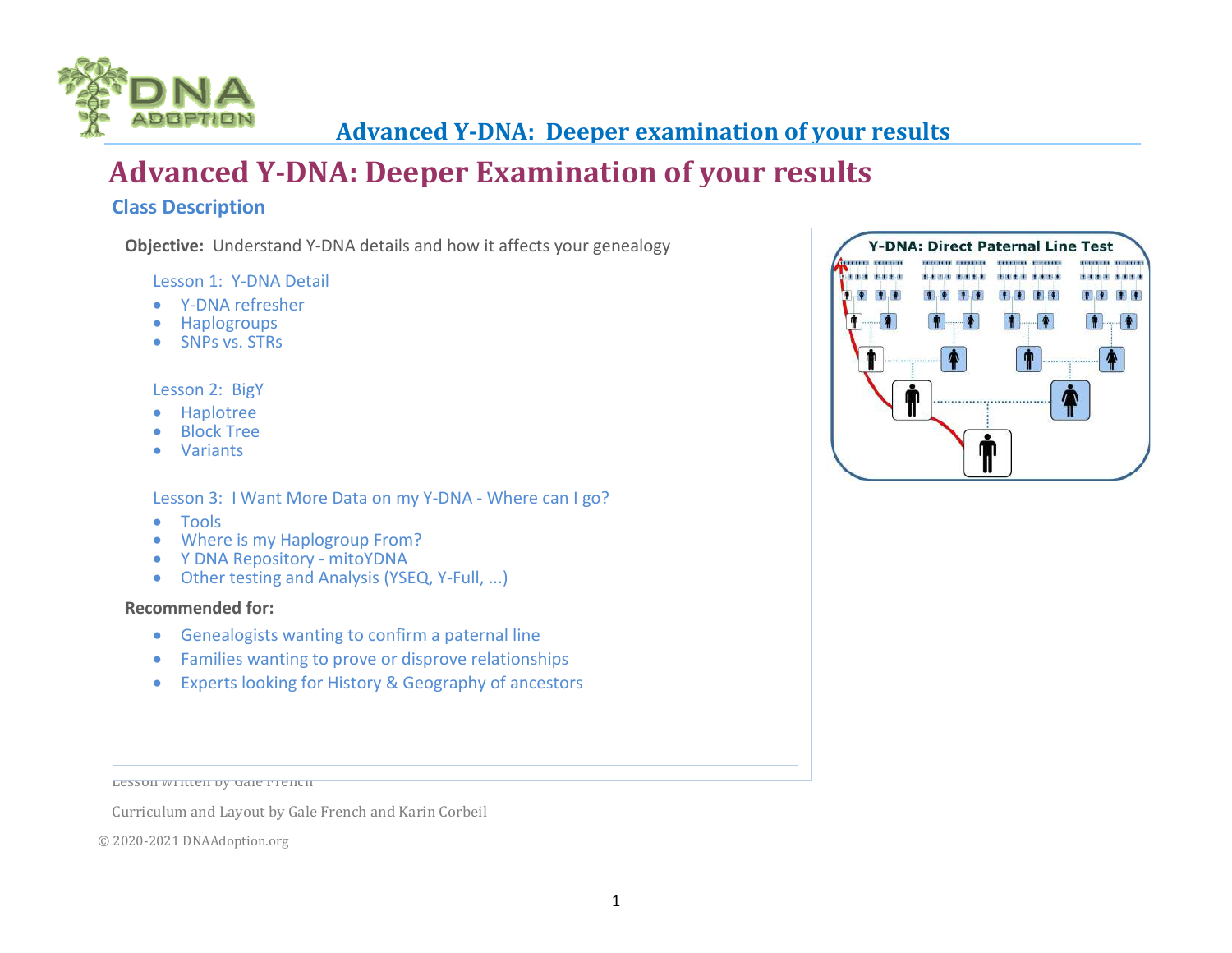

#### **Class Description**

This class will allow you to know your Y-DNA details and how it affects your genealogy. Y-DNA STR and SNP testing is the process of getting your Y-Chromosome results for comparing them with other testers. This Y-DNA test offers males a clear path from you to a known or likely direct paternal ancestor(s). The course will also show how to dive deep into the history and geography of your paternal ancestors.

This self-paced 3-week course will show you how to find other people who shared an ancestor on your (or another relative's) paternal line. It will introduce you to the results and tools that allowyou to analyze your Y-DNA.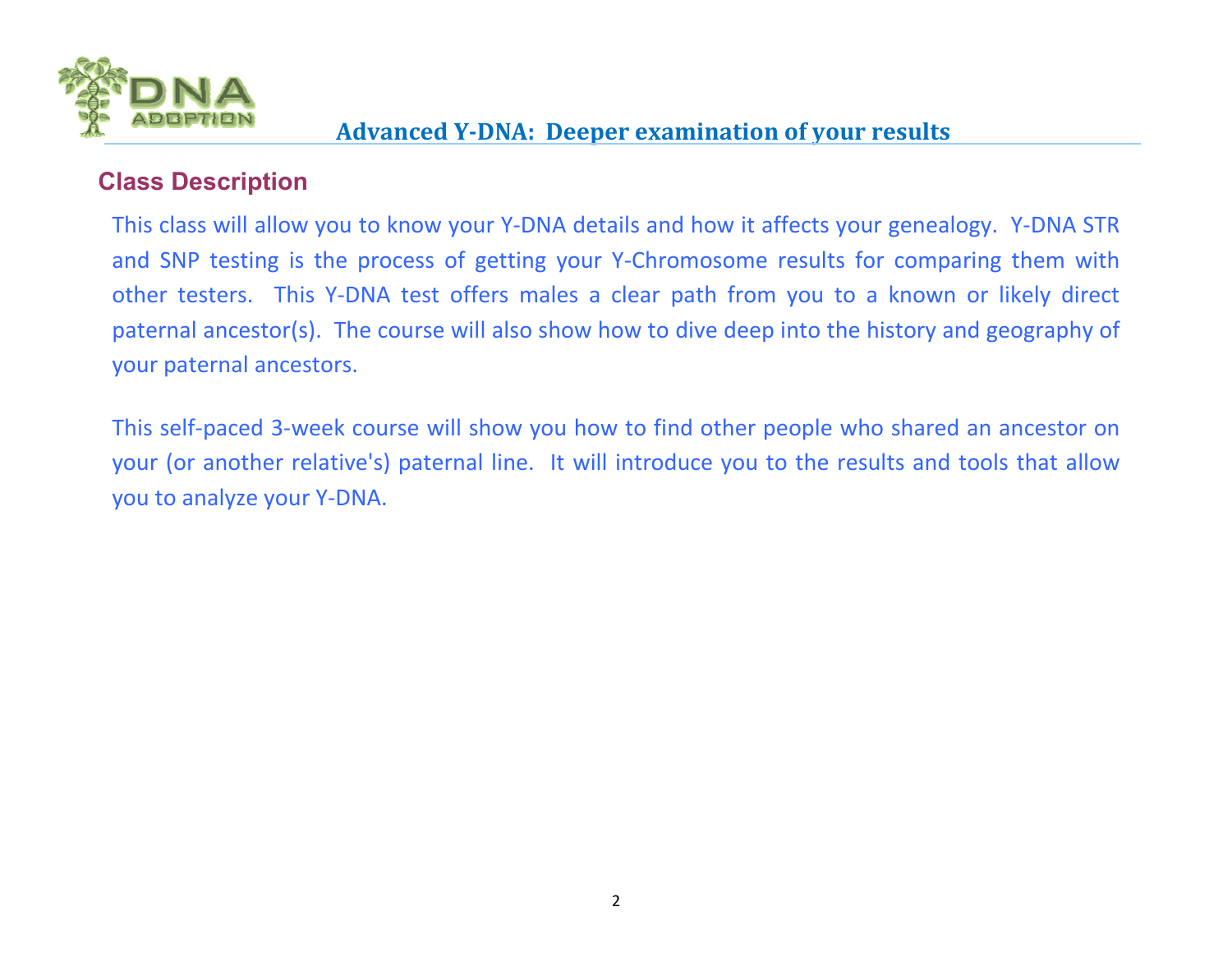



# **Prerequisites**

- a Y-DNA **STR** test from FamilyTree DNA
- An internet connection
- A spreadsheet application (optional)
- Patience and determination
- Your gracious donation will help us develop new and improved tools.

Every penny goes towards the cost of hosting, storage, and development. You can send your PayPal donation to paypal@dnaadoption.com.

And, if you select "gift" or "send to family and friends" when sending your donation, PayPal will waive the fees for DNAAdoption.com -- and that means more funds are available to support the cause!)

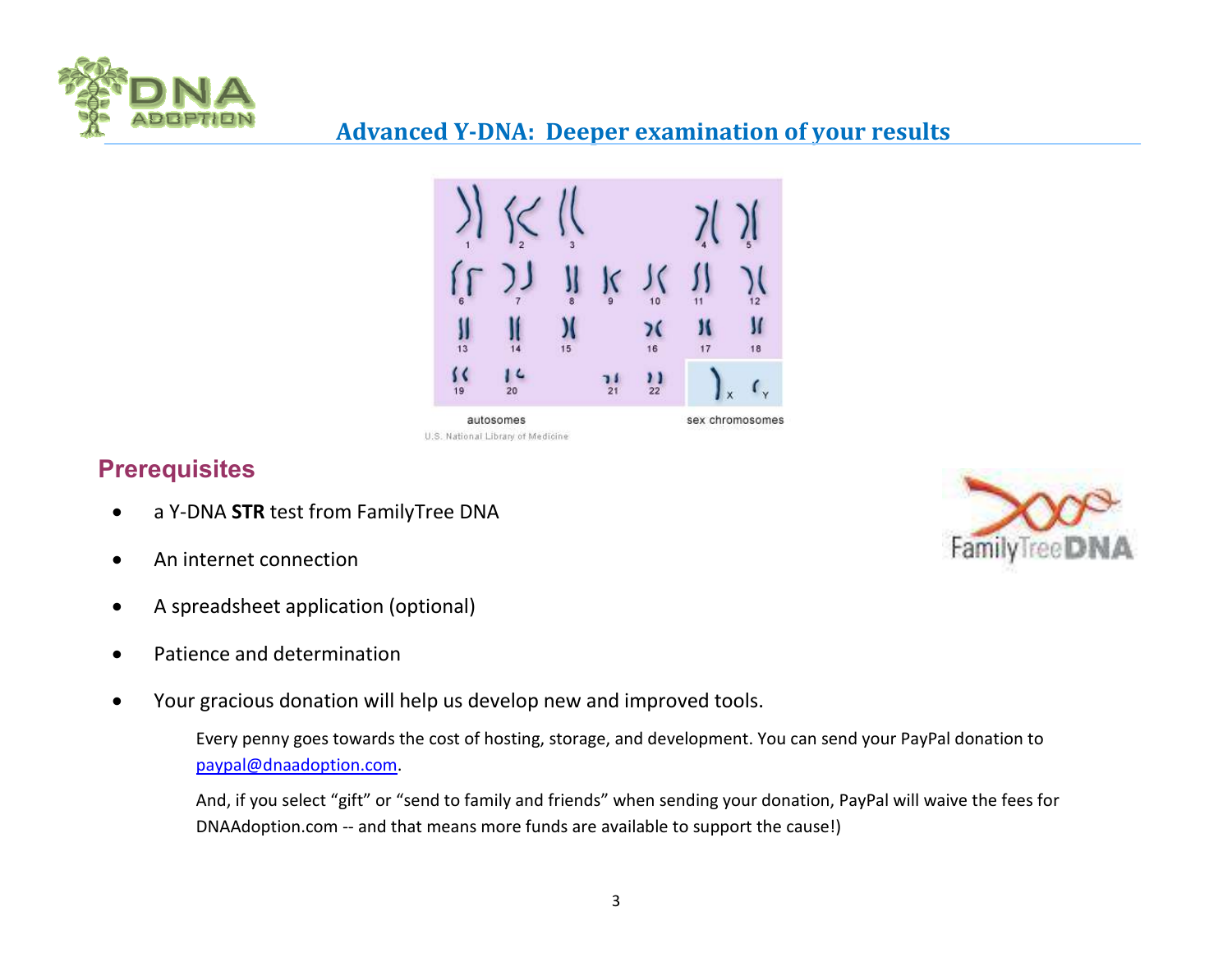

### **Class Moderators**





He has researched and published a 600 page family history book on his grandmother's Elliott family line that came from England to Texas, fought in the Texas Revolution and received land for their service. He just completed another book on his paternal FRENCH line including numerous DNA tests for the French family (that include the dreaded 'NPE'). Both Y and autosomal tests helped to find his biological grandfather.

He has presented at four Roots Tech conferences in Salt Lake City (2014, 2015, 2019 & 2020). He recently received the Pioneers in Space Technical Achievement Award from the United Daughters of the Confederacy.



NASA's Johnson Space Center for 26 years and is now retired. His work of the DNAAdoption Board of Directors and as Treasurer/Secretary for Mark is an adoptee in partial reunion, still searching for his birth father and other relatives through genetic genealogy. He serves as a member the corporation. In his professional life, Mark is a senior counsel at AbbVie, Inc. in Worcester, Massachusetts, where he focuses on biotechnology patent law. He previously served as an assistant general counsel at Human Genome Sciences in Rockville, Maryland. Mark holds a JD from the University of Houston and a BS in Biological Sciences (concentrating in Genetics) from Cornell University.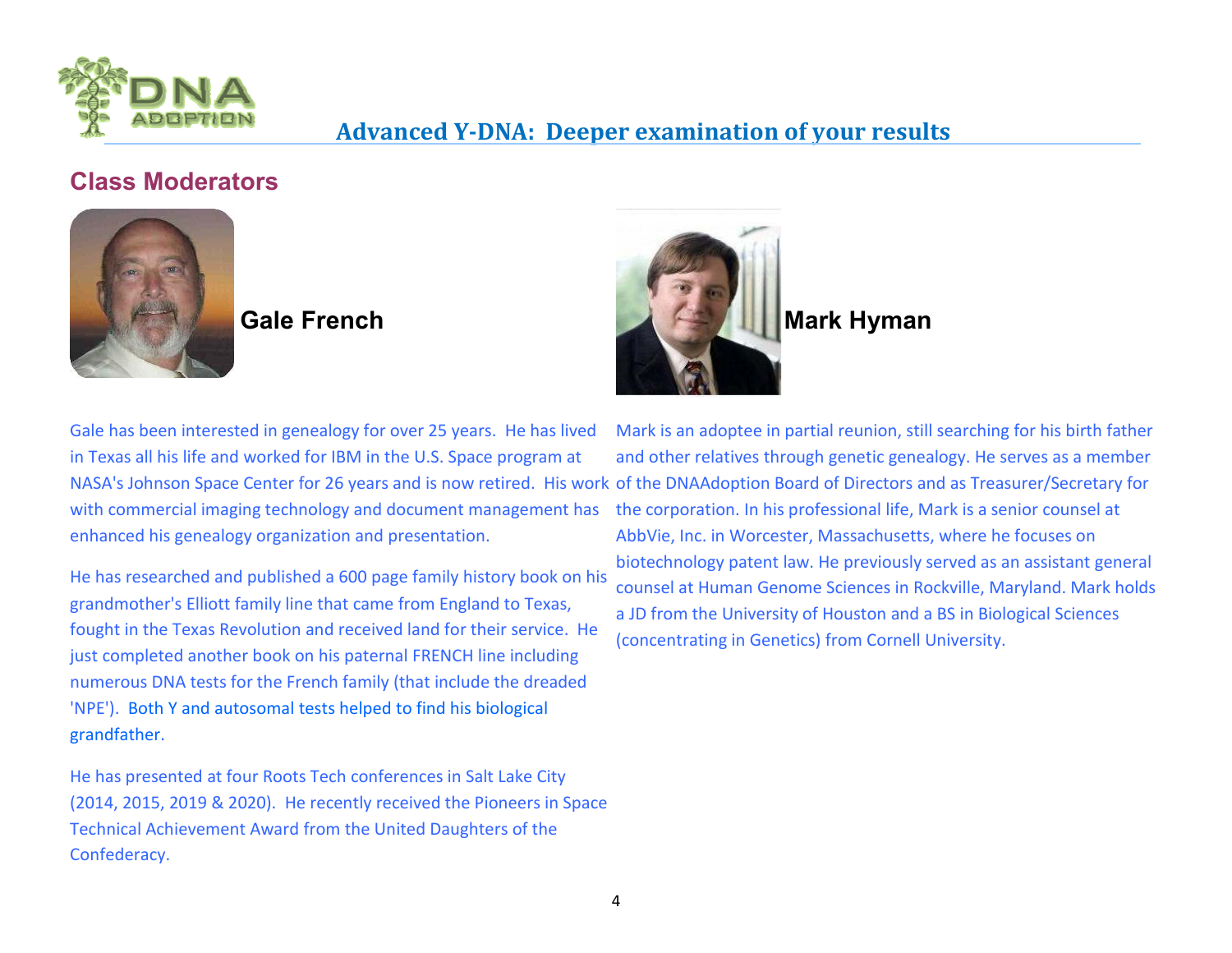



# **Karin Corbeil**

Karin is an adoptee in reunion after searching for her family for 30 years. She was New York City born and raised. Her current home is in Salem, South Carolina. She attended Hartwick College, Oneonta, NY and Duquesne University, Pittsburgh, PA with post graduate courses in DNA and Biochemistry at Clemson University, Clemson, SC. A mother of 3, grandmother of 3, her husband Paul is retired from Invesco/Aim Investments. She is the former Cash Manager for H. H. Robertson; Vice President, RPM Construction, a subsidiary of H. H.Robertson; and was International Accounting Manager for Alex Brown. She currently serves as a member of the DNAAdoption Board of Directors, manages the classes presented here, was Co-developer of the Methodology, works as a search angel, and assists with DNAGedcom.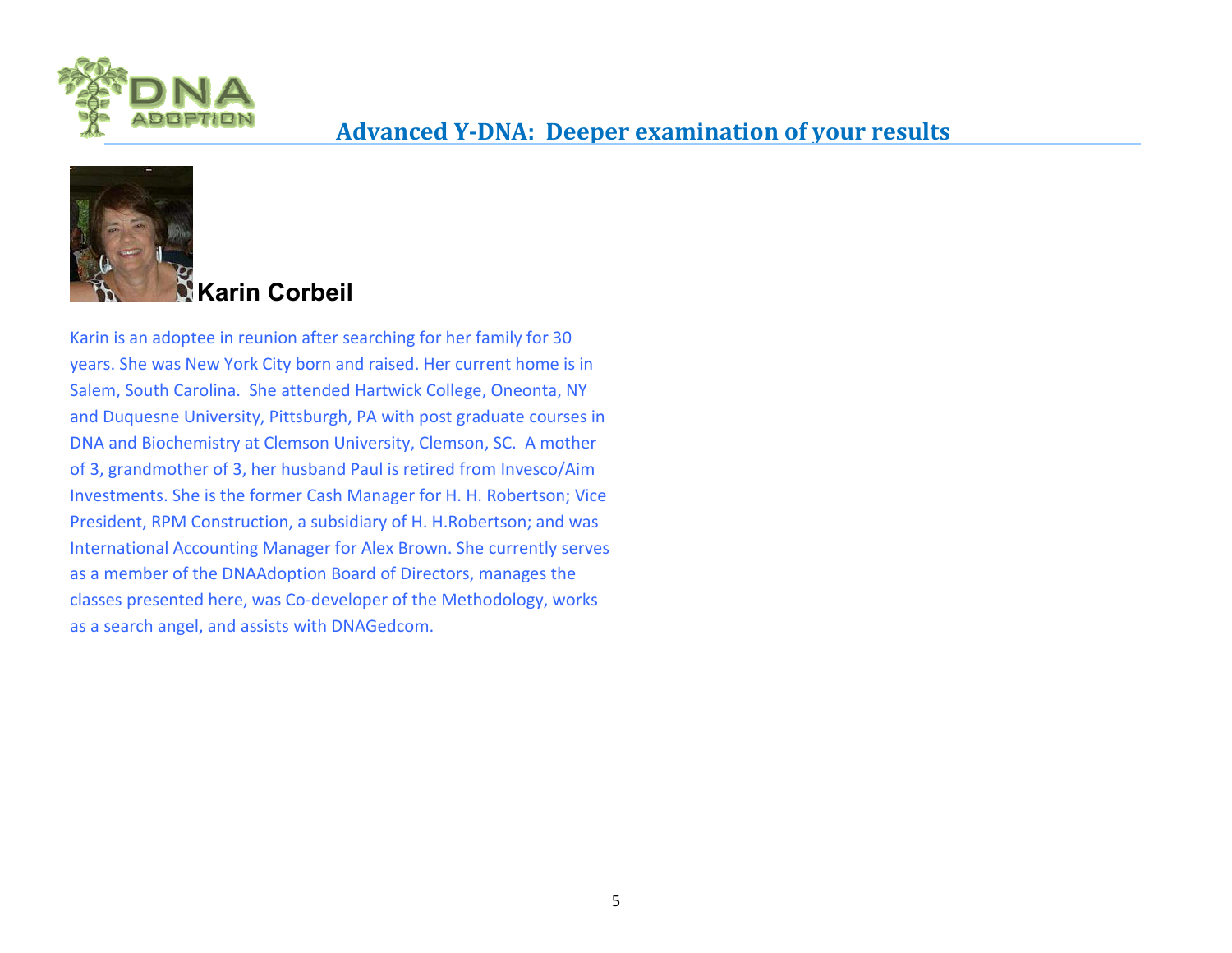

### **Recommended Tools and Resources**

# *Software*

- **Spreadsheet software** to track your results (optional)
- **Adobe Acrobat Reader** Our classes are in the PDF format. To open these files, please download Adobe Readerif you do not already have it

# *Websites and Resources*

- **FamilyTree DNA** to order and find your results or to check surname results
- **DNAAdoption.com** for methodology and documentation
- **mitoYDNA.org** Y DNA repository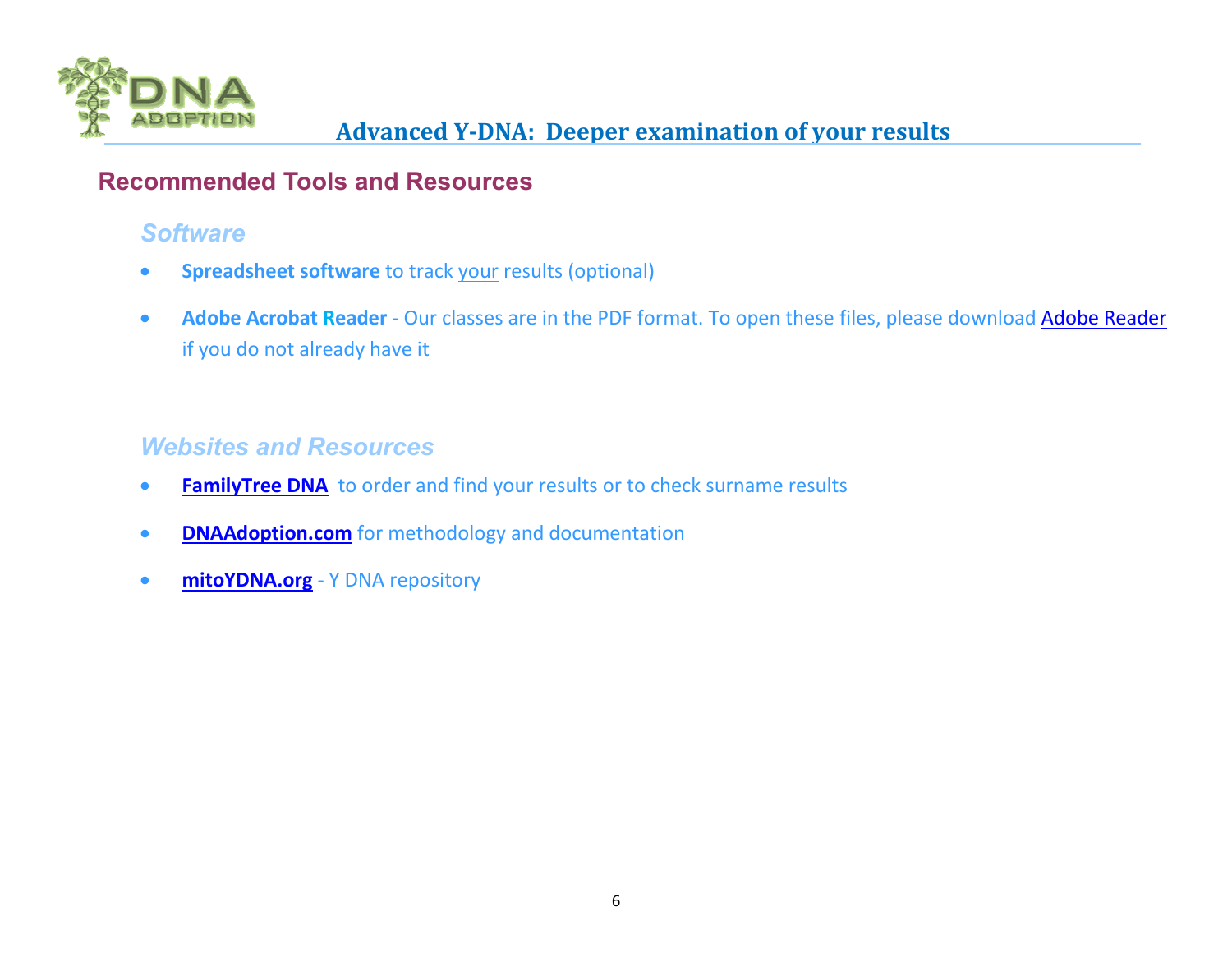

#### **About DNAAdoption.com**

#### *Purposes*

In 2012, DNAGedcom.com was born under the direction of Rob Warthen, an IT professional and a Director of Product Development for an information technology solutions firm.

Volunteers noticed a need for tools and instructions to interpret the results of DNA tests for genealogical guidance. DNAGedcom.com is the site which contains specially-developed tools and utilities to help you analyze and organize the results from DNA tests. DNAAdoption was founded by Rob Warthen and is now its own entity with non-profit status, providing documentation and resources for adoptees

All of these resources are available to you at no charge! The development team strongly believes thateveryone has a right to their biological background. DNAGedcom.com and DNAAdoption.com are both volunteer-supported and funded.

#### *Goal*

The goal is to reduce the human involvement in extracting, measuring the data, and to provide software for solutions for DNA matching. The tools on the site will help determine relationships, expand family trees and provide additional metrics and comparisons not now available to the user.

#### *Team*

Our team consists of those experienced in DNA analysis, genetic genealogy, research, software programming and website development. Please feel free to contact us with any questions concerning DNAAdoption at moodle@dnaadoption.com